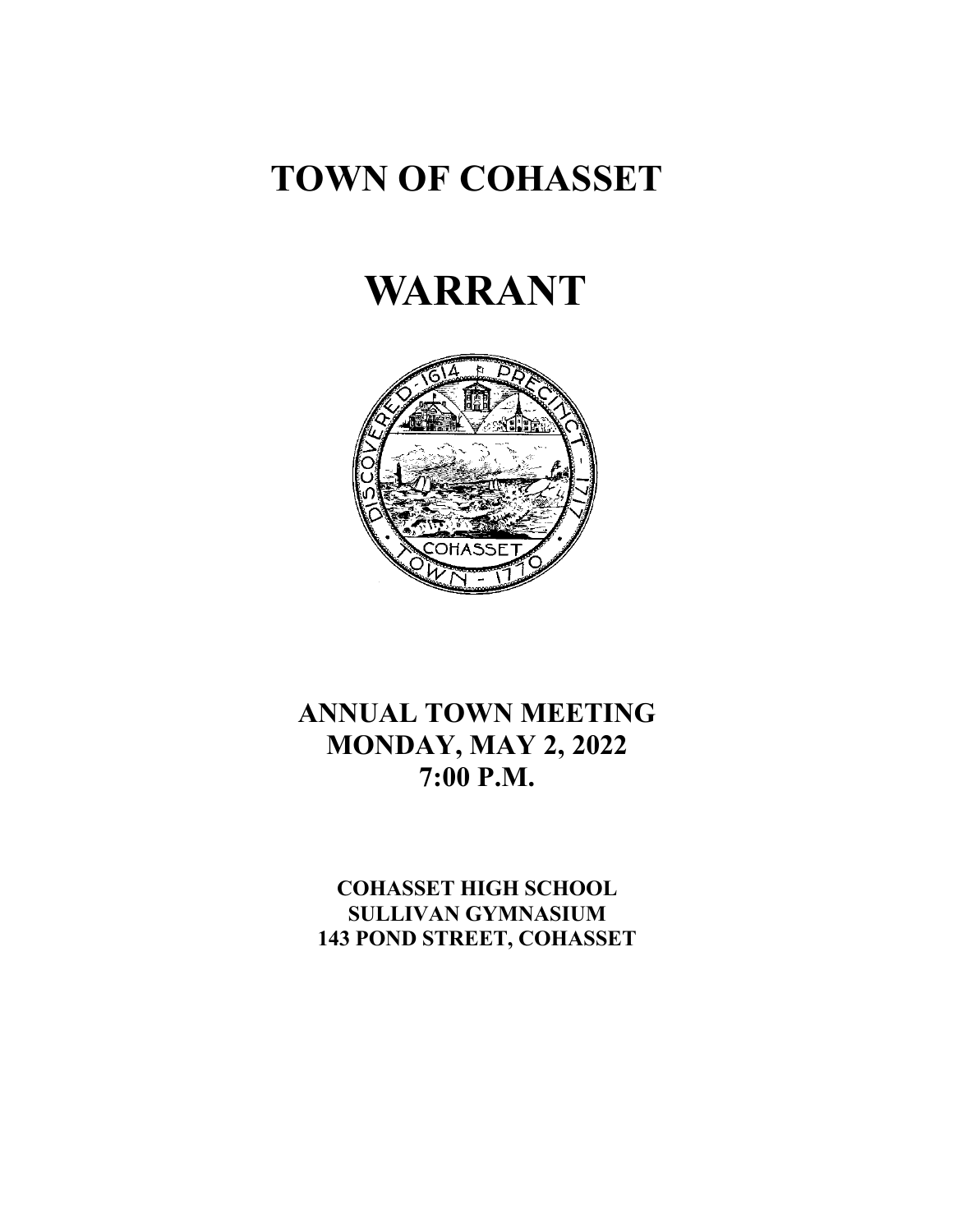**OFFICE OF THE TOWN MANAGER COHASSET TOWN HALL** 41 HIGHLAND AVENUE COHASSET, MA 02025



**Christopher G. Senior TOWN MANAGER** Email[:csenior@cohassetma.org](mailto:csenior@cohassetma.org) Office: 781-383-4100 x 5109 Fax: 781-383-0228

To: Citizens of Cohasset From: Christopher Senior, Town Manager Date: April 8, 2022

For the first time since 2019 Cohasset's Annual Town Meeting will take place in person, at the Sullivan Gym at the Cohasset Middle/High School, starting at 7:00pm on Monday, May 2<sup>nd</sup>. As has been tradition since 1770, Cohasset residents will gather to pass a budget and various additional spending items, update the Town Bylaws, and set the general direction for the fiscal year ahead.

This year's Warrant, which represents the agenda for the meeting, includes articles ranging from adoption of the annual Operating Budget (Article 4) and the annual Capital Plan (Article 8), to updates to the Town's revolving funds (Articles 9 and 10), annual renewals for real estate tax exemptions for qualifying veterans and seniors (Article 13), and funding for projects from the Community Preservation Fund (Article 14). There is an article transferring Town-owned property to the Cohasset Affordable Housing Trust (Article 16) and to support continued due diligence for the renovation of Town Hall (Article 15). A Water Department article (Article 17) will allow two previously approved projects (a carbon filter and an upgrade to the chlorine treatment process) to be included in the State's Clean Water Revolving Fund, saving hundreds of thousands of dollars for Cohasset water ratepayers. There is also an article sponsored by the Select Board which supports action to allow remote participation at future Town Meetings (Article 19).

In order to assist residents as they prepare for Town Meeting, information on the Articles contained in this warrant may be found on the Cohasset website, [www.cohassetma.org,](http://www.cohassetma.org/) by clicking on the link labeled Annual Town Meeting. The annual Cohasset Budget Book, which contains both a summary of the spending plan as well as more detailed information on the Town's operating budgets, its proposed capital budget, and its debt, may also be found in that section. In addition, Cohasset143TV will be hosting premeeting update shows on the 2022 Warrant. Please visit 143TV for broadcast times. In addition, board and committee meetings covering the subject matter of every article can be seen at the Town's YouTube page at: [Town of Cohasset -](https://www.youtube.com/user/TownofCohasset/playlists) YouTube

As always, the preparation of this Warrant was made possible by the collaborative efforts of board and committee members, staff, and citizens. Thanks to all whose hard work makes the Annual Town Meeting possible, and to everyone who will take part on May 2<sup>nd</sup>.

Looking forward to seeing you there.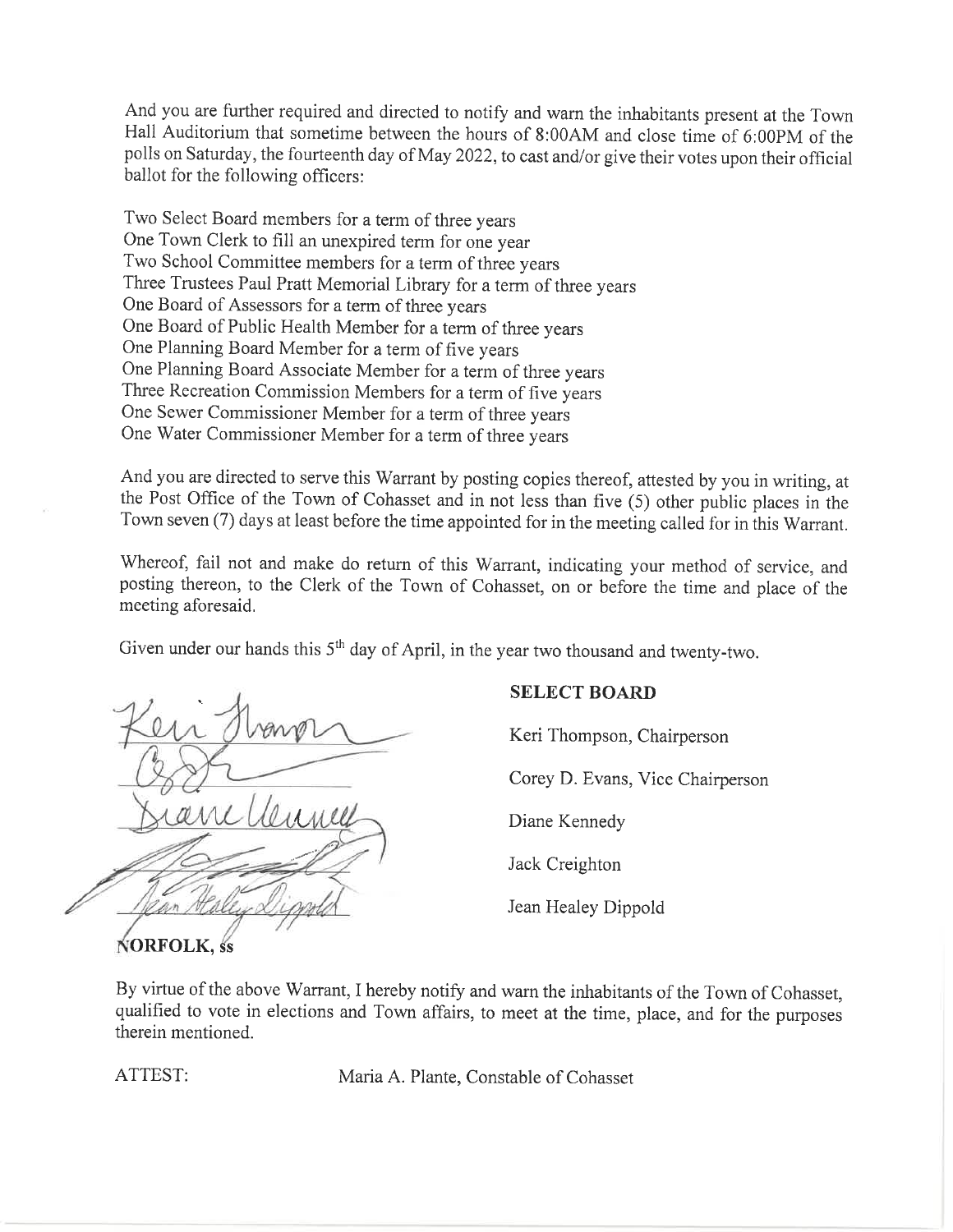### **APPENDIX A FISCAL YEAR 2023 OPERATING BUDGETS**

| <b>DEPARTMENT</b>               | <b>FISCAL 2020</b><br><b>BUDGET</b> | <b>FISCAL 2022</b><br><b>BUDGET</b> | <b>FISCAL 2023</b><br><b>REQUESTED</b> | <b>FISCAL 2023</b><br><b>RECOMMENDED</b> |            |  |  |  |
|---------------------------------|-------------------------------------|-------------------------------------|----------------------------------------|------------------------------------------|------------|--|--|--|
| <b>ADMINISTRATIVE SERVICES</b>  |                                     |                                     |                                        |                                          |            |  |  |  |
| <b>TOWN MODERATOR</b>           | 500                                 | 500                                 | 500                                    | 500                                      | 500        |  |  |  |
| <b>BOARD OF SELECTMEN</b>       | 134,600                             | 124,600                             | 124,600                                | 129,800                                  | 129,800    |  |  |  |
| <b>TOWN MANAGER</b>             | 446,436                             | 363,660                             | 394,226                                | 413,328                                  | 504,991    |  |  |  |
| HUMAN RESOURCE MANAGEMENT       | 206,866                             | 210,023                             | 218,326                                | 215,535                                  | 215,535    |  |  |  |
| <b>ADVISORY COMMITTEE</b>       | 360                                 | 360                                 | 360                                    | 360                                      | 360        |  |  |  |
| <b>RESERVE FUND</b>             | 234,090                             | 238,772                             | 243,547                                | 248,418                                  | 248,418    |  |  |  |
| DIRECTOR OF FINANCE             | 248,805                             | 250,704                             | 265,648                                | 268,738                                  | 253,738    |  |  |  |
| <b>BOARD OF ASSESSORS</b>       | 220,827                             | 230,254                             |                                        | 253,235                                  | 253,235    |  |  |  |
| TREASURER/COLLECTOR             | 349,418                             | 357,059                             | 371,484                                | 387,055                                  | 387,055    |  |  |  |
| LEGAL SERVICES                  | 150,000                             | 150,000                             | 150,000                                | 150,000<br>150,000                       |            |  |  |  |
| CHIEF TECHNOLOGY OFFICE         | 514,621                             | 608,594<br>612,476                  |                                        |                                          |            |  |  |  |
| <b>TOWN TECHNOLOGY</b>          | 134,500                             | 147,970                             | 150,885                                | 157,685                                  | 157,685    |  |  |  |
| <b>TOWN CLERK</b>               | 180,962                             | 190,417                             | 185,321                                | 191,479                                  | 184,479    |  |  |  |
| PERMITS & INSPECTIONS           | 221,253                             | 287,364                             | 298,676                                | 298,906                                  | 298,906    |  |  |  |
| UNCLASSIFIED                    | 421,500                             | 418,000                             | 434,000                                | 446,500                                  | 446,500    |  |  |  |
| <b>ADMINISTRATIVE TOTAL</b>     | 3,464,738                           | 3,578,277                           | 3,690,518                              | 3,886,675                                | 3,956,338  |  |  |  |
| <b>PUBLIC SAFETY</b>            |                                     |                                     |                                        |                                          |            |  |  |  |
| <b>POLICE</b>                   | 2,665,261                           | 2,781,531                           | 2,880,933                              | 3,276,356                                | 3,056,098  |  |  |  |
| <b>FIRE</b>                     | 2,617,404                           | 2,700,500                           | 2,806,373                              | 2,985,728                                | 2,881,969  |  |  |  |
| <b>BUILDING COMMISSIONER</b>    | 159,168                             | 160,900                             | 149,267                                | 176,131                                  | 176,131    |  |  |  |
| <b>EMERGENCY MANAGEMENT</b>     | 39,200                              | 41,200                              | 41,200                                 | 49,200                                   | 49,200     |  |  |  |
| <b>HARBORMASTER</b>             | 120,753                             | 124,065                             | 125,185                                | 126,783                                  | 126,783    |  |  |  |
| SHELLFISH CONSTABLE             | 475                                 | 475                                 |                                        | 475                                      | 475        |  |  |  |
| PUBLIC SAFETY TOTAL             | 5,602,261                           | 5,808,671                           | 6,003,433                              | 6,614,673                                | 6,290,656  |  |  |  |
| <b>EDUCATION SERVICES</b>       |                                     |                                     |                                        |                                          |            |  |  |  |
| <b>COHASSET SCHOOLS</b>         | 20,337,134                          | 20,960,856<br>21,684,432            |                                        | 22,345,352                               | 22,345,352 |  |  |  |
| SCHOOL SUPPORT OFFICER          | 77,265                              | 79,197                              | 81,177                                 | 83,206                                   | 83,206     |  |  |  |
| SOUTH SHORE VOCATIONAL          | 59,450                              | 144,719                             | 127,071<br>152,071                     |                                          | 152,071    |  |  |  |
| <b>WJC: INTERFACE</b>           | 12,500                              | 12,500                              | 16,000                                 |                                          |            |  |  |  |
| <b>EDUCATION SERVICES TOTAL</b> | 20,486,349                          | 21,197,272<br>21,908,680            |                                        | 22,596,629                               | 22,596,629 |  |  |  |
| <b>PUBLIC WORKS/FACILITIES</b>  |                                     |                                     |                                        |                                          |            |  |  |  |
| DEPT OF PUBLIC WORKS            | 1,452,180                           | 1,468,596                           | 1,567,507                              | 1,627,362                                | 1,520,699  |  |  |  |
| SNOW & ICE REMOVAL              | 125,000                             | 125,000                             | 127,000                                | 127,000                                  | 127,000    |  |  |  |
| <b>STREET LIGHTING</b>          | 58,000                              | 50,500                              | 50,500                                 | 50,500                                   | 50,500     |  |  |  |
| <b>TRANSFER STATION</b>         | 488,178                             | 541,318                             | 553,836                                | 558,254                                  | 558,254    |  |  |  |
| <b>FACILITIES MANAGEMENT</b>    | 1,065,142                           | 1,081,267                           | 1,106,126                              | 1,151,233                                | 1,117,829  |  |  |  |
| PUBLIC WORKS/FACILITIES TOTAL   | 3,188,500                           | 3,266,681                           | 3,404,969                              | 3,514,349                                | 3,374,282  |  |  |  |
| <b>HEALTH &amp; WELFARE</b>     |                                     |                                     |                                        |                                          |            |  |  |  |
| <b>BOARD OF HEALTH</b>          | 158,675                             | 186,271                             | 213,860                                | 234,983                                  | 234,983    |  |  |  |
| <b>ELDER AFFAIRS</b>            | 316,597                             | 328,509                             | 328,509                                | 354,339                                  | 348,678    |  |  |  |
| <b>VETERANS SERVICES</b>        | 146,059                             | 129,864                             | 114,864                                | 114,864                                  | 114,864    |  |  |  |
| HEALTH & WELFARE TOTAL          | 621,331                             | 644,644                             | 657,233                                | 704,186                                  | 698,525    |  |  |  |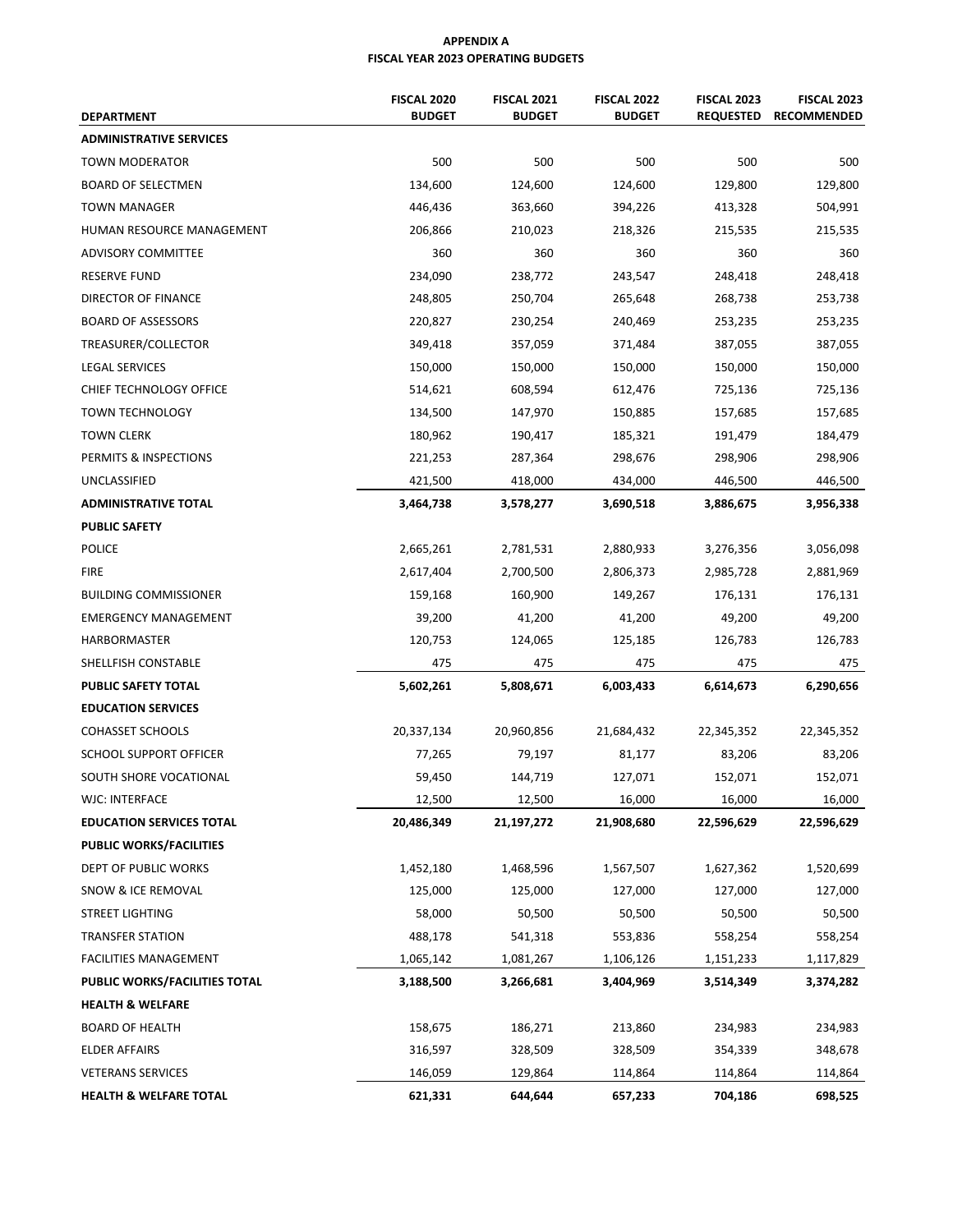### **APPENDIX A FISCAL YEAR 2023 OPERATING BUDGETS**

| <b>FISCAL 2020</b> | <b>FISCAL 2021</b>         | <b>FISCAL 2022</b>         | <b>FISCAL 2023</b>         | <b>FISCAL 2023</b>            |  |  |
|--------------------|----------------------------|----------------------------|----------------------------|-------------------------------|--|--|
|                    |                            |                            | <b>RECOMMENDED</b>         |                               |  |  |
|                    |                            |                            |                            |                               |  |  |
| 659,249            | 723,510                    | 744,848                    | 759,695                    | 759,695                       |  |  |
| 137,275            | 140,025                    | 143,008                    | 153,687                    | 153,687                       |  |  |
| 500                | 500                        | 500                        | 500                        | 500                           |  |  |
| 600                | 600                        | 600                        | 600                        | 600                           |  |  |
| 797,624            | 864,635                    | 888,956                    | 914,482                    | 914,482                       |  |  |
|                    |                            |                            |                            |                               |  |  |
| 2,307,165          | 1,927,369                  | 1,322,986                  | 1,748,966<br>1,748,966     |                               |  |  |
| 2,307,165          | 1,927,369                  | 1,322,986                  | 1,748,966<br>1,748,966     |                               |  |  |
|                    |                            |                            |                            |                               |  |  |
| 2,462,635          | 2,636,498                  | 3,196,405                  | 3,429,263                  | 3,429,263                     |  |  |
| 198,373            | 208,292                    | 185,707                    | 185,707                    | 185,707                       |  |  |
| 5,000              | 5,000                      | 5,000                      | 5,000                      | 5,000                         |  |  |
| 5,433,859          | 5,433,859<br>5,362,081     |                            | 5,814,229                  | 5,814,229                     |  |  |
| 10,335             | 10,542                     | 10,753                     | 10,968                     | 10,968                        |  |  |
| 363,378            | 372,462                    | 381,774                    | 411,318                    | 411,318                       |  |  |
| 390,677            | 410,211                    | 444,987                    | 478,361                    | 462,279                       |  |  |
| 8,864,257          | 9,076,864                  | 9,586,707                  | 10,334,846                 | 10,318,764                    |  |  |
| 45,332,225         | 46,364,413                 | 47,463,482                 | 50,314,806                 | 49,898,642                    |  |  |
|                    |                            |                            |                            |                               |  |  |
|                    |                            |                            |                            |                               |  |  |
| 2,300,540          | 2,273,260                  | 2,238,694                  | 2,258,029                  | 2,258,029                     |  |  |
|                    |                            |                            |                            |                               |  |  |
|                    |                            |                            |                            | 4,906,813                     |  |  |
|                    | <b>BUDGET</b><br>4,593,175 | <b>BUDGET</b><br>4,575,737 | <b>BUDGET</b><br>4,812,904 | <b>REQUESTED</b><br>4,906,813 |  |  |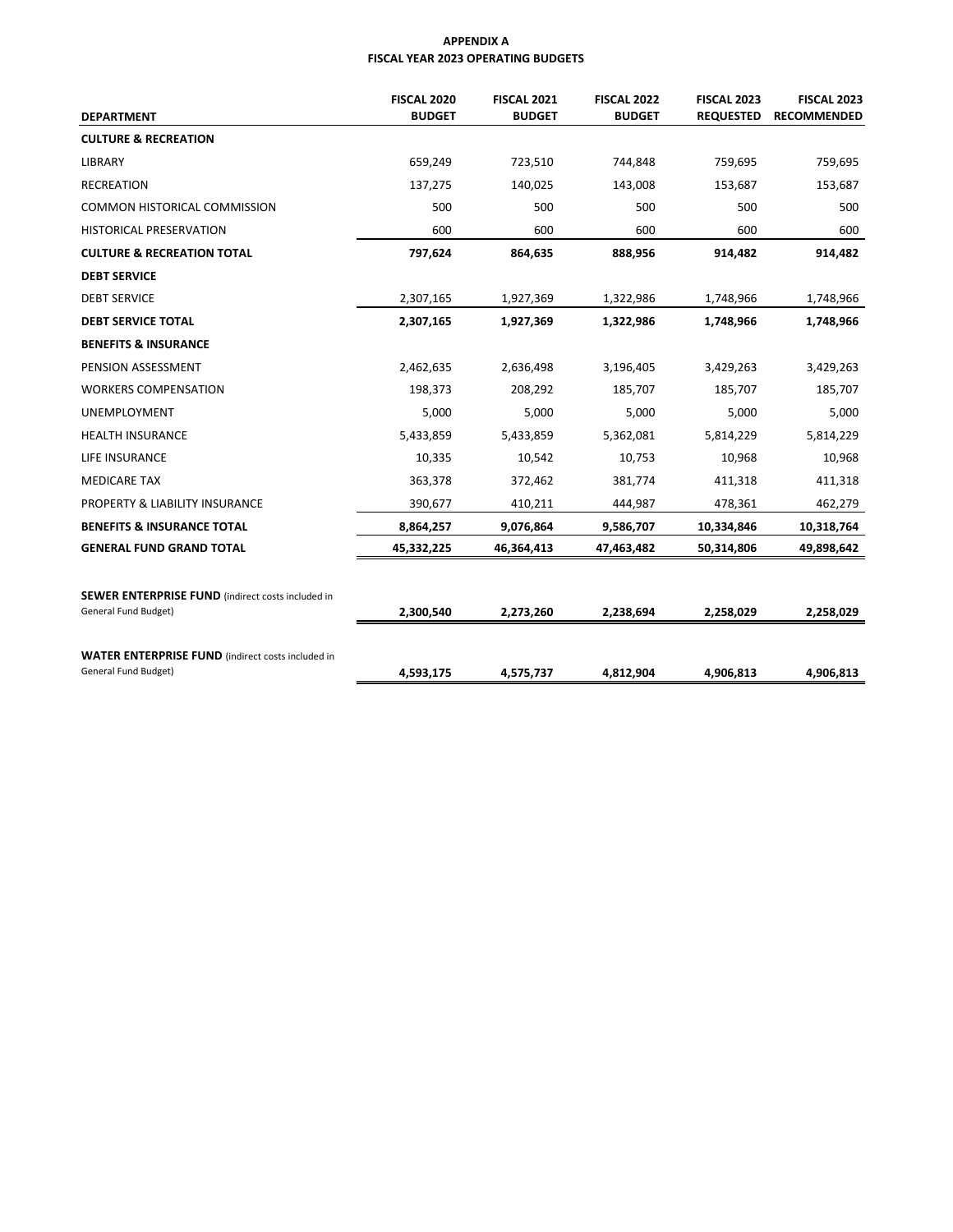|             | TOWN OF COHASSET FORECAST<br>5 YEAR ESTIMATES OF REVENUE VS. EXPENSES |                     |                          |            | 3/31/2022             |                                                                |     |                         |     |                       |     |                              |
|-------------|-----------------------------------------------------------------------|---------------------|--------------------------|------------|-----------------------|----------------------------------------------------------------|-----|-------------------------|-----|-----------------------|-----|------------------------------|
|             |                                                                       |                     | <b>RECAP FY22</b>        |            | <b>FY23</b>           | <b>FY24</b>                                                    |     | <b>FY25</b>             |     | <b>FY26</b>           |     | <b>FY27</b>                  |
| <b>LEVY</b> |                                                                       |                     |                          |            |                       |                                                                |     |                         |     |                       |     |                              |
|             | Prior year                                                            |                     | 40,255,015               |            | 41,862,408            | 43,408,968                                                     |     | 44,944,192              |     | 46,517,797            |     | 48,130,742                   |
|             | 2.5% Increase                                                         |                     | 1,006,375                |            | 1,046,560             | 1,085,224                                                      |     | 1,123,605               |     | 1,162,945             |     | 1,203,269                    |
|             | New Growth                                                            |                     | 601,018                  |            | 500,000               | 450,000                                                        |     | 450,000                 |     | 450,000               |     | 450,000                      |
|             | Debt Exclusion                                                        |                     | 846,063                  |            | 806,638               | 761,888                                                        |     |                         |     |                       |     |                              |
|             | <b>Excess Levy Capacity</b>                                           |                     | (33, 974)                |            |                       |                                                                |     |                         |     |                       |     |                              |
|             | <b>Total Levy</b>                                                     |                     | 42,674,497 \$            |            | 44,215,606            | \$45,706,080                                                   |     | \$46,517,797            |     | \$48,130,742          |     | \$49,784,011                 |
|             | REVENUES (and offsets to operational expenses)                        |                     |                          |            |                       |                                                                |     |                         |     |                       |     |                              |
|             | State Aid/Cherry Sheet                                                |                     | 3,470,887                |            | 3,470,887             | 3,470,887                                                      |     | 3,470,887               |     | 3,470,887             |     | 3,470,887                    |
|             | <b>Local Receipts</b>                                                 |                     | 3,297,439                |            | 4,030,046             | 4,030,046                                                      |     | 4,030,046               |     | 4,030,046             |     | 4,030,046                    |
|             | Transfer from Enterprise Funds for Indirect Costs                     |                     | 224,843                  |            | 233,481               | 239,319                                                        |     | 245,302                 |     | 251,435               |     | 257,721                      |
|             | <b>Total Revenues</b>                                                 | \$                  | 6,993,169                | Ŝ.         | 7,734,414             | 7,740,252<br>S.                                                | Ŝ.  | 7,751,235 \$            |     | 7,757,368             | Ŝ.  | 7,763,654                    |
|             | <b>Other Financing Sources/One-time receipts</b>                      |                     |                          |            |                       |                                                                |     |                         |     |                       |     |                              |
|             | Free Cash - OPEB                                                      |                     | 180,450                  |            | 87,500                |                                                                |     |                         |     |                       |     |                              |
|             | Free Cash - PENSION                                                   |                     | 130,000                  |            | 87,500                |                                                                |     |                         |     |                       |     |                              |
|             | Transfer from Pension Stabilization Fund                              |                     | 150,000                  |            | 25,000                |                                                                |     |                         |     |                       |     |                              |
|             | Transfer from Capital Stabilization(debt service)                     |                     | 205,562                  |            | 640,012               | 571,487                                                        |     | 539,087                 |     | 517,187               |     | 66,737                       |
|             | <b>Transfer from CPC</b>                                              |                     | 21,284                   |            | 20,684                | 19,392                                                         |     |                         |     |                       |     |                              |
|             | Transfer from Title V Betterments                                     |                     | 75,000                   |            | 84,295                | 84,295                                                         |     | 84,297                  |     | 84,299                |     | 84,300                       |
|             | <b>Transfer from MSBA Surplus</b>                                     |                     | 65,337                   |            | 65,337                | 65,337                                                         |     |                         |     |                       |     |                              |
|             | <b>Total Other Financing Sources/One-time receipts</b>                | $\ddot{\mathsf{S}}$ | $827,633$ \$             |            | 1,010,328             | \$<br>740,511                                                  | \$  | 623,384                 | \$  | 601,486               | \$  | 151,037                      |
|             | <b>Total Levy/Revenue/Other Financing Sources</b>                     | \$.                 | 50,495,299 \$            |            | 52,960,348            | \$54,186,843                                                   |     | \$54,892,416            |     | \$56,489,596          |     | \$ 57,698,702                |
|             | OTHER AMOUNTS TO BE RAISED                                            |                     |                          |            |                       |                                                                |     |                         |     |                       |     |                              |
|             | Cherry Sheet Offsets                                                  |                     | 17,494                   |            | 17,494                | 17,494                                                         |     | 17,494                  |     | 17,494                |     | 17,494                       |
|             | <b>State &amp; County Assessments</b>                                 |                     | 626,788                  |            | 626,788               | 626,788                                                        |     | 626,788                 |     | 626,788               |     | 626,788                      |
|             | Overlay                                                               |                     | 211,025                  |            | 225,000               | 225,000                                                        |     | 225,000                 |     | 225,000               |     | 225,000                      |
|             | <b>Total Other Amounts to be raised</b>                               | \$                  | $855,307$ \$             |            | $869,282$ \$          | 869,282 \$                                                     |     | 869,282 \$              |     | 869,282               | -\$ | 869,282                      |
|             | <b>TRANSFERS TO OTHER FUNDS</b>                                       |                     |                          |            |                       |                                                                |     |                         |     |                       |     |                              |
|             | Transfer to Capital Stabilization                                     |                     | 1,996,060                |            | 1,996,060             | 1,996,060                                                      |     | 1,996,060               |     | 1,996,060             |     | 1,996,060                    |
|             | Transfer to OPEB Trust Fund                                           |                     | 180,450                  |            | 196,364               | 212,754                                                        |     | 229,637                 |     | 247,026               |     | 264,937                      |
|             | <b>Total Transfers to Other Funds</b>                                 | \$                  | $2,176,510$ \$           |            | $2,192,424$ \$        | 2,208,814                                                      | \$  | 2,225,697               | \$. | 2,243,086             | Ŝ.  | 2,260,997                    |
|             | <b>Facilities Department</b>                                          |                     |                          |            |                       |                                                                |     |                         |     |                       |     |                              |
|             | <b>Custodian Staff</b>                                                |                     | 584,905                  |            | 596,603               | 608,535                                                        |     | 620,705                 |     | 633,120               |     | 645,782                      |
|             | <b>Facilities Staff</b>                                               |                     | 507,876                  |            | 518,033               | 528,394                                                        |     | 538,962                 |     | 549,741               |     | 560,736                      |
|             | <b>Total Facilities Expenditures</b>                                  | \$.                 | 1,092,780 \$             |            | 1,114,636             | 1,136,928<br>\$                                                | \$  | 1,159,667               | \$  | 1,182,860             | \$  | 1,206,518                    |
|             | <b>SHARED BUDGET DETAILS</b>                                          |                     |                          |            |                       |                                                                |     |                         |     |                       |     |                              |
|             | 124 Human Resources (town-wide)                                       |                     | 218,326                  |            | 215,535               | 220,923                                                        |     | 226,446                 |     | 232,107               |     | 237,910                      |
|             | 125 School Support Officer (town-wide)                                |                     | 81,177                   |            | 83,206                | 85,286                                                         |     | 87,418                  |     | 89,603                |     | 91,843                       |
|             | 132 Reserve Fund                                                      |                     | 243,547                  |            | 248,418               | 253,386                                                        |     | 258,454                 |     | 263,623               |     | 268,895                      |
|             | 155 Chief Information Office (town-wide)                              |                     | 612,476                  |            | 725,136               | 743,264                                                        |     | 761,846                 |     | 780,892               |     | 800,414                      |
|             | 291 Emergency Management                                              |                     |                          |            | 49,200                | 49,200                                                         |     | 49,200                  |     | 49,200                |     | 49,200                       |
|             | 945 Risk Management                                                   |                     | 444,987                  |            | 462,279               | 485,393                                                        |     | 509,663                 |     | 535,146               |     | 561,903                      |
|             | 390 So Shore Vo Tech                                                  |                     | 127,071                  |            | 152,071               | 155,873                                                        |     | 159,770                 |     | 163,764               |     | 167,858                      |
|             | 391 WJC: Interface                                                    |                     | 16,000                   |            | 16,000                | 16,000                                                         |     | 16,000                  |     |                       |     |                              |
|             | 700 Debt & Interest                                                   |                     | 411,586                  |            | 845,191               | 769,691                                                        |     | 707,681                 |     | 16,000<br>661,119     |     | 16,000<br>210,436            |
|             | 700 Debt & Interest [Private Road Betterment]                         |                     |                          |            | 31,800                | 30,600                                                         |     |                         |     |                       |     |                              |
|             | 700 Debt & Interest Excluded                                          |                     | 911,400                  |            | 871,975               | 827,225                                                        |     |                         |     |                       |     |                              |
|             | 911 Norfolk County Pension                                            |                     | 3,196,405                |            | 3,429,263             | 3,772,189                                                      |     | 4,149,408               |     | 4,564,349             |     | 5,020,784                    |
|             | 912 Workers' Compensation                                             |                     | 185,707                  |            | 185,707               | 194,992                                                        |     | 204,742                 |     | 214,979               |     | 225,728                      |
|             | 914 Health Insurance                                                  |                     |                          |            |                       |                                                                |     |                         |     |                       |     |                              |
|             | 915 Life Insurance                                                    |                     | 5,362,081<br>10,753      |            | 5,814,229<br>10,968   | 6,163,083<br>11,187                                            |     | 6,532,868               |     | 6,924,840             |     | 7,340,330                    |
|             |                                                                       |                     |                          |            |                       |                                                                |     | 11,411                  |     | 11,639                |     | 11,872                       |
|             | 916 Medicare Taxes<br><b>Total Shared Budgets</b>                     | \$                  | 381,774                  |            | 411,318<br>13,552,296 | 421,601                                                        |     | 432,141<br>\$14,107,048 | \$  | 442,945<br>14,950,206 |     | 454,019<br>\$15,457,192      |
|             | <b>Total All Expenditures</b>                                         | \$                  | 12,203,290<br>16,327,887 | - \$<br>\$ | 17,728,637            | \$14,199,893<br>\$18,414,918                                   |     | \$18,361,694            |     | \$19,245,434          |     |                              |
|             | <b>Available Revenue</b>                                              | \$                  | 34,167,412               | \$         | 35,231,711            | \$35,771,925                                                   | \$. | 36,530,722              |     | \$37,244,162          |     | \$19,793,988<br>\$37,904,714 |
|             |                                                                       |                     |                          |            |                       |                                                                |     |                         |     |                       |     |                              |
|             | Net Change Y/Y                                                        | \$                  | 1,167,388                | \$         | 1,064,299             | 540,214 \$<br>\$.                                              |     | 758,797 \$              |     | 713,440 \$            |     | 660,552                      |
|             | % Change Y/Y                                                          |                     | 3.42%                    |            | 3.02%                 | 1.51%                                                          |     | 2.08%                   |     | 1.92%                 |     | 1.74%                        |
|             | <b>School Share of 61% New Revenue</b>                                | \$                  | 712,107                  | \$         | 649,222 \$            | 329,531 \$                                                     |     | 462,866 \$              |     | 435,198 \$            |     | 402,937                      |
|             | Town Share of 39% New Revenue                                         | \$                  | 455,281                  | \$         | 415,077               | \$.<br>210,684                                                 | -\$ | 295,931 \$              |     | 278,241               | \$. | 257,615                      |
|             | <b>School Budget as Recommended</b>                                   | \$                  | 21,099,528               | \$         | 21,748,749            | \$22,078,280                                                   | \$. | 22,541,146              |     | \$22,976,344          |     | \$23,379,281                 |
|             | <b>Town Budget as Recommended</b>                                     | \$                  | 13,067,884               | \$         | 13,482,962            | \$13,693,645                                                   |     | \$13,989,576            |     | \$14,267,818          |     | \$14,525,433                 |
|             |                                                                       | \$                  | 34,167,412 \$            |            |                       | 35,231,711 \$35,771,925 \$36,530,722 \$37,244,162 \$37,904,714 |     |                         |     |                       |     |                              |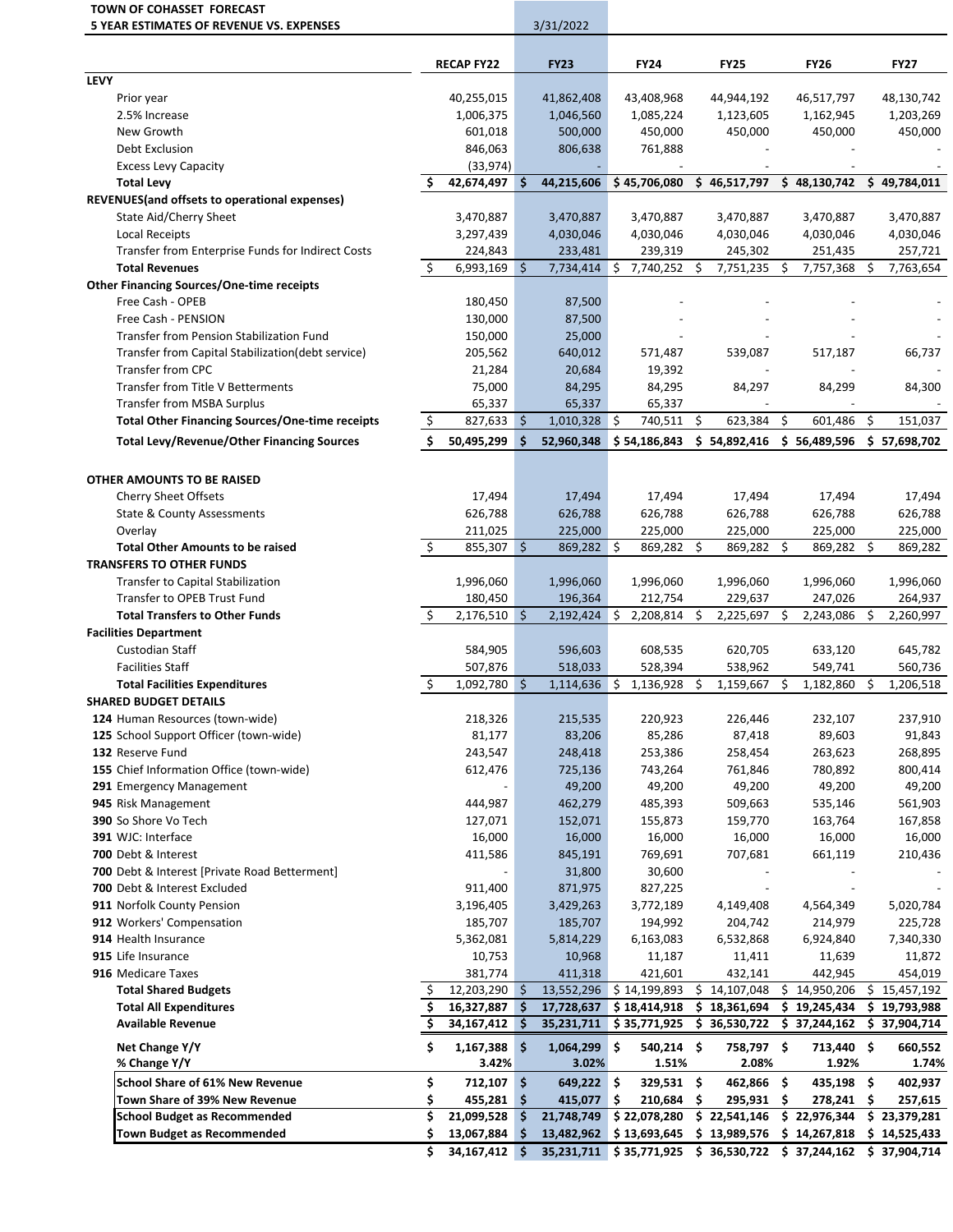### **APPENDIX B**

| <b>Cook Estate Parcels</b> |                    |
|----------------------------|--------------------|
| Parcel #                   | <b>Address</b>     |
| D6-43-002-001              | 25 Chittenden Lane |
| D6-43-002-002              | 29 Chittenden Lane |
| D6-43-002-003              | 31 Chittenden Lane |
| D6-43-002-004              | 39 Chittenden Lane |
| D6-43-002-005              | 41 Chittenden Lane |
| D6-43-002-006              | 49 Chittenden Lane |
| D6-43-002-007              | 51 Chittenden Lane |
| D6-43-002-008              | 59 Chittenden Lane |
| D6-43-002-009              | 63 Chittenden Lane |
| D6-43-002-010              | 65 Chittenden Lane |
| D6-43-002-011              | 79 Chittenden Lane |
| D6-43-002-012              | 81 Chittenden Lane |
| D6-43-002-013              | 83 Chittenden Lane |
| D6-43-002-014              | 87 Chittenden Lane |
| D6-43-002-015              | 90 Chittenden Lane |
| D6-43-002-016              | 91 Chittenden Lane |
| D6-43-002-017              | 95 Chittenden Lane |
| D6-43-002-018              | 98 Chittenden Lane |
| D6-43-002-021              | 5 Eldredge Lane    |
| D6-43-002-022              | 9 Eldredge Lane    |
| D6-43-002-023              | 11 Eldredge Lane   |
| D6-43-002-020              | 12 Eldredge Lane   |
| D6-43-002-025              | 19 Eldredge Lane   |
| D6-43-002-026              | 21 Eldredge Lane   |
| D6-43-002-024              | 22 Eldredge Lane   |
| D6-43-002-027              | 27 Eldredge Lane   |
| D6-43-002-019              | 30 Eldredge Lane   |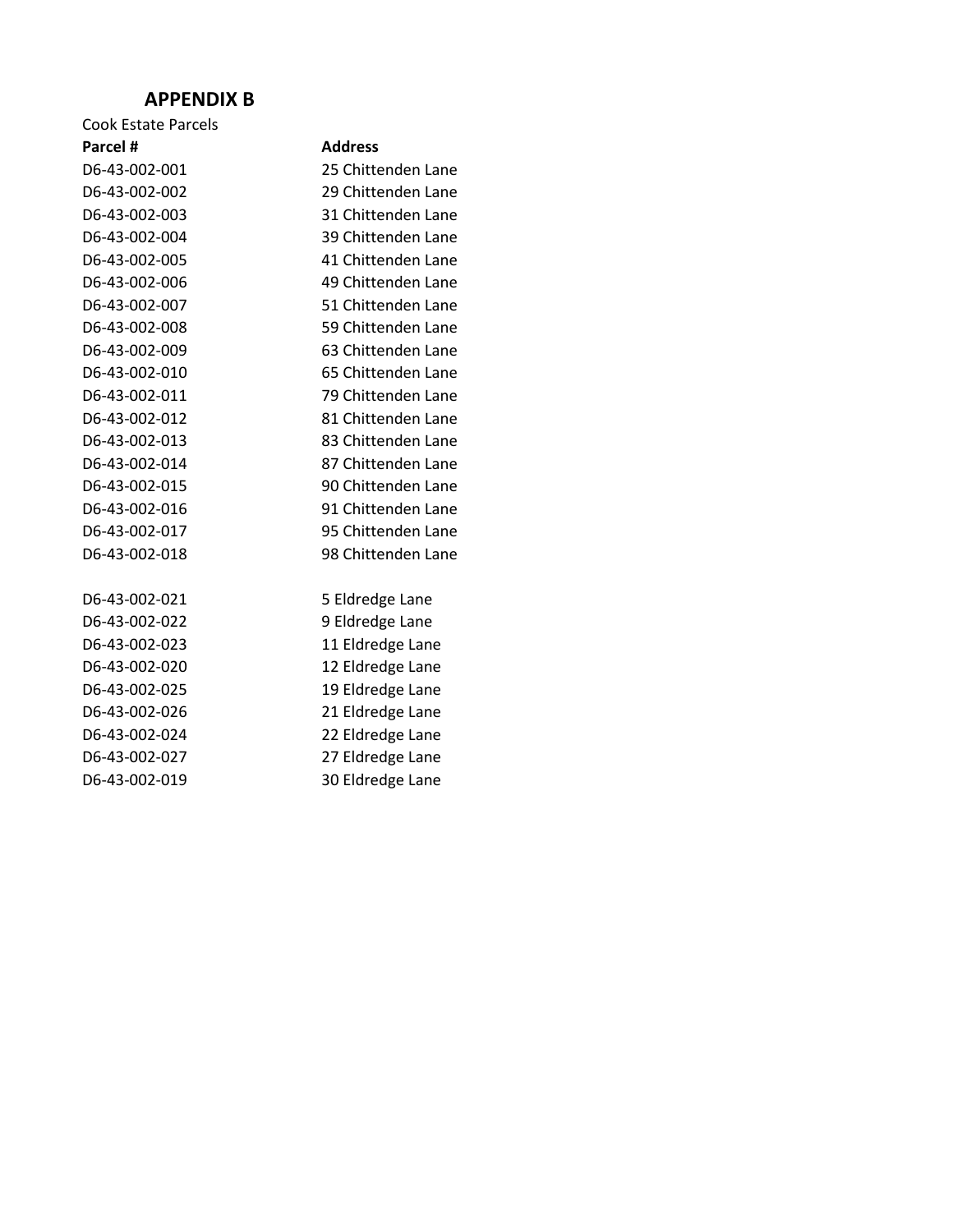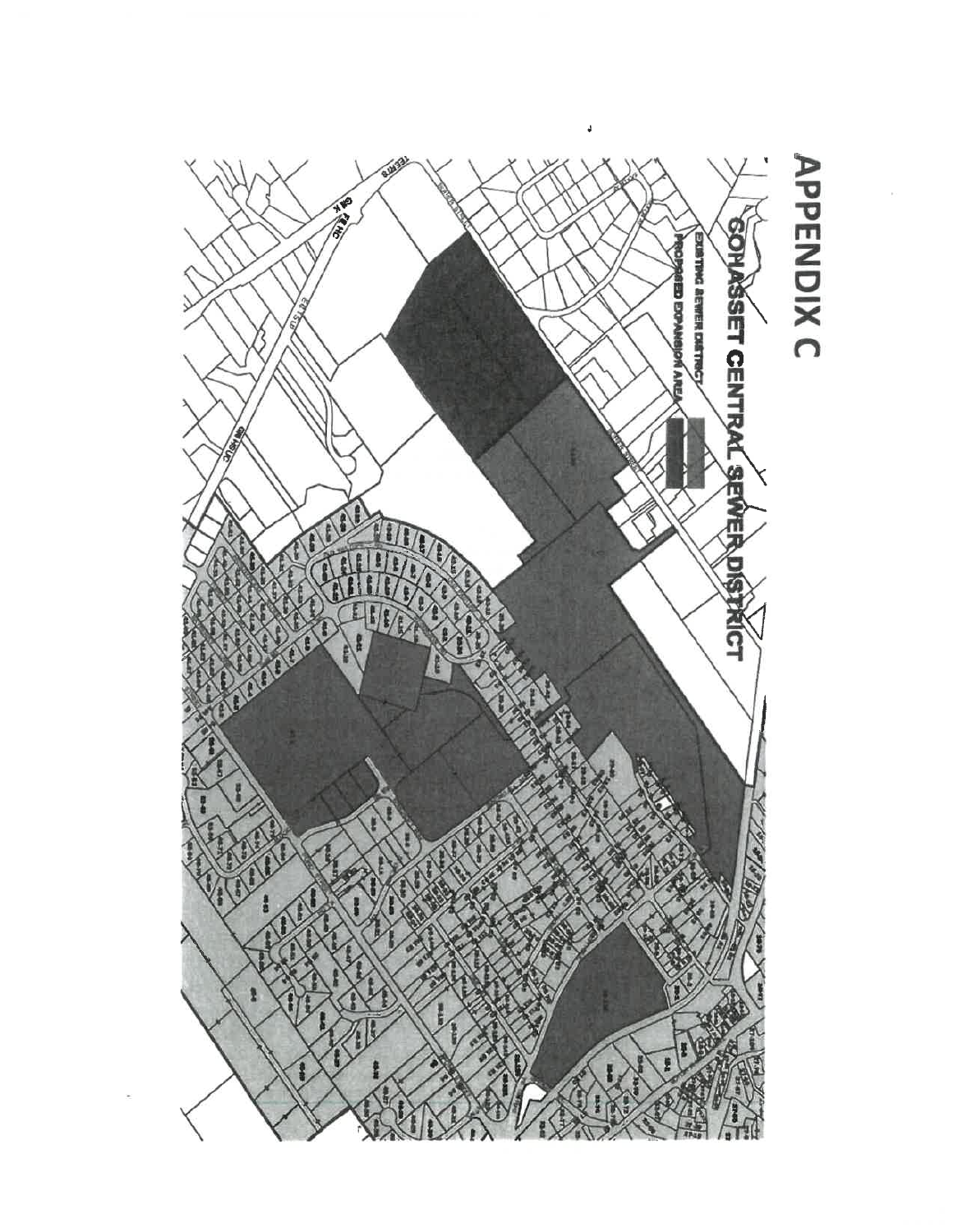### TOWN MEETING PROCEDURES

Our Town Meeting is conducted in accordance with the Town Bylaws and traditions adopted in our Town Meetings over the years. Several matters of procedure are summarized below. Anyone with questions about procedure should see the Moderator, ideally prior to the start of the meeting.

- Discussion should be **courteous** and **respectful**, and generally should not refer to individuals involved in the debate. Sarcasm is not respectful. All questions should be directed to the Moderator, who will ask the appropriate person to respond. Speakers are limited to five minutes unless advance arrangements have been made with the Moderator. Under our Bylaws, no one may speak a second time on any subject for longer than five minutes, nor more than twice on any subject (except to correct an error or make an explanation), without permission of the Meeting.
- If you desire to speak, please step to a microphone, and seek the attention of the Moderator. When recognized, please use a microphone, and begin by stating your name and address.
- Persons who are not registered voters may be admitted to the meeting as **guests**. Except with the permission of the Moderator, guests must remain in the special guest area. Guests may address the meeting only with the permission of the Moderator.
- An **article** in the warrant describes the subject matter to be acted on. A **motion** is the actual proposed action and must be within the scope of the article (i.e., within the subject matter, dollar amounts, restrictiveness, etc.). Articles will be acted on in the order in which they are published in the warrant unless the Moderator or the Meeting otherwise determines. On each article, the first main motion will be the Town Manager's (or citizen proponent's) proposed motion.
- All **motions** (including proposed amendments) should be **in writing** unless they are so brief and simple as to be easily understood orally. If you plan in advance to make a motion, please let the Moderator know before the meeting so any wording issues can be resolved smoothly.
- Votes will generally be taken by a voice vote. If the Moderator is in doubt as to the results based on the voice vote, or if seven voters stand to express doubt as to the result declared by the Moderator, a **hand count** will be taken using the colored cards given to each voter at checkin.
- A **motion for the previous question**, if adopted, will be followed immediately by a vote on the pending question. The motion is not debatable and requires a two-thirds vote for adoption. The Moderator will not accept a motion for the previous question if both sides have not had a fair opportunity to be heard and may allow voters who have sought recognition to speak to be heard prior to considering the motion. A person who **"moves the previous question"** may not accompany the motion with remarks on the question.
- Only those who were on the winning side of a vote may move to reconsider that vote. A vote may not be reconsidered a second time or after a motion to reconsider it has failed. A vote adopted at one session of the town meeting may not be reconsidered at a later (adjourned) session of the meeting unless notice of the intended reconsideration is given at the session at which the vote was passed.

Daniel S. Evans, Moderator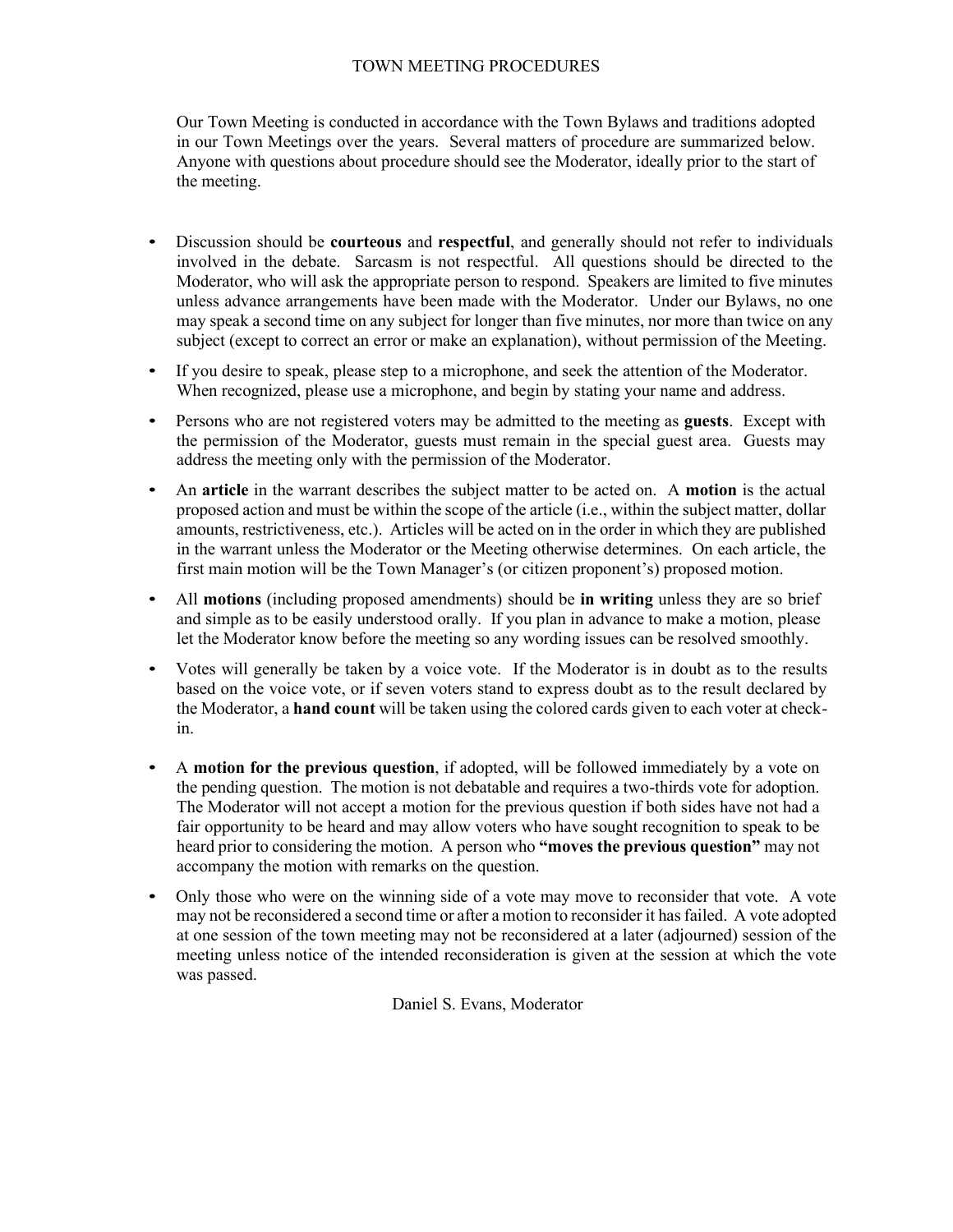

# **Cohasset Town Meeting Child Care**

# **Cohasset Recreation's All Star team** will watch your children.

## **High School Gymnasium Monday, May 2nd @ 7:00 p.m.**



## **\$15 per child-discount for families "Fun & Games"**

**Great night of fun for PK—5 th Graders Pre-Registration required by May 1 st Children who are registered should be dropped of outside the Gymnasium at 6:45 p.m.**

Register at cohassetrec.com